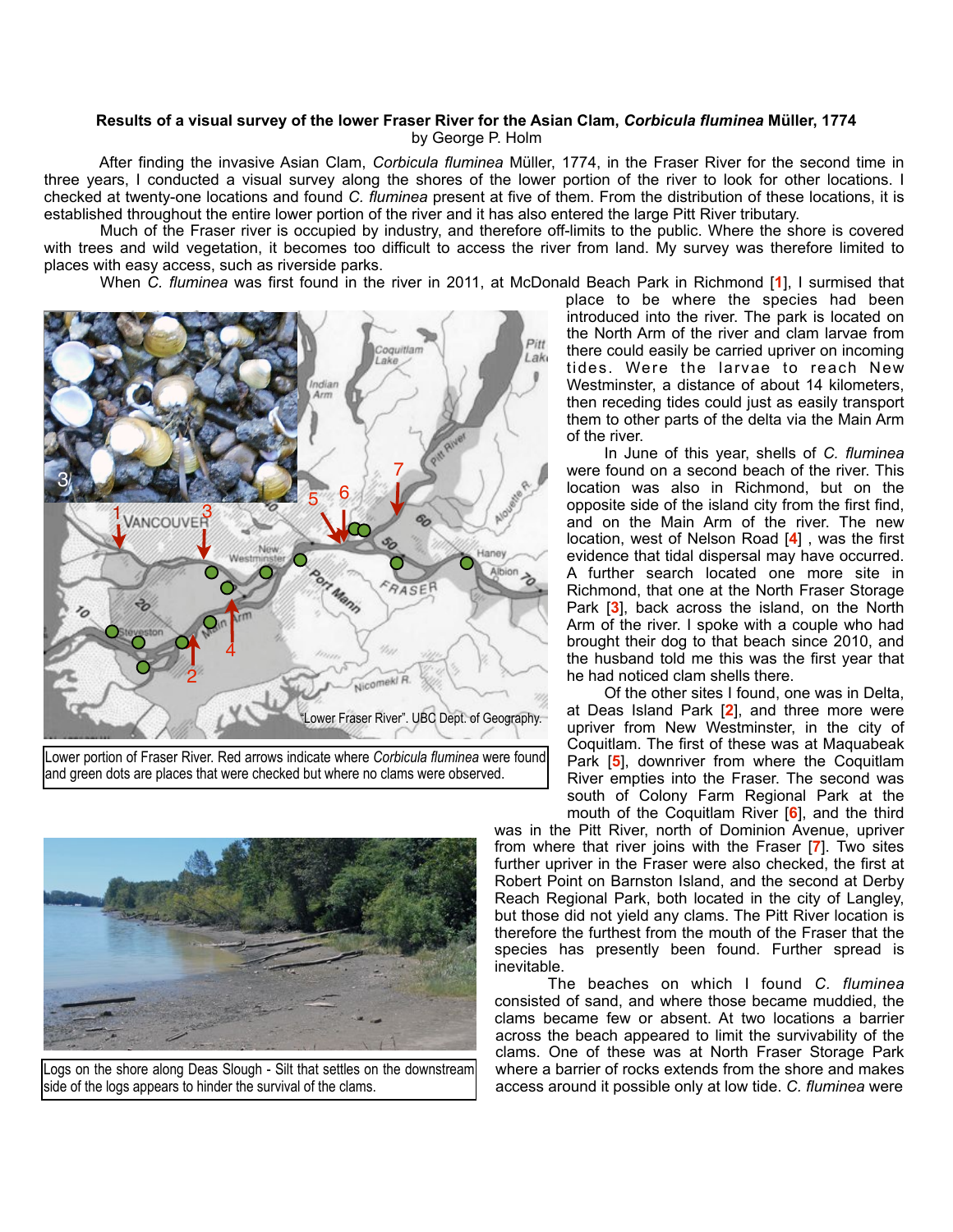

Samples frpm Deas Slough. The sample on left is from the beach in front of the logs and the right sample is from behind the first log.

if that location, judging from the size of the clams found there, might be where the species in the river originated, or might there have been two places of introduction, one at Deas Island and one at McDonald Beach? I am not sure that the question can now be answered.

 *C. fluminea* was discovered in Lake Whatcom, the same time and year the clams were also found in the Fraser River. Lake Whatcom is a source of drinking water for the city of Bellingham, and an extensive management program to prevent further spread of the species was initiated there at the time. No similar action was undertaken in British Columbia.

The species is now so firmly established in the Fraser River that any attempt to control it will be futile. Animals and birds may accidentally carry it from the river to other water sources, but it shall be people who pose the greatest threat to its spread, either by accident or deliberately. Greater Vancouver is home to a huge Asian population and the Asian Clam or Golden Clam, as it is also known, is harvested and eaten in their native countries. Some people believe that eating "Golden Clams" will bring good fortune to the diner and there is also a belief that the clams have healing qualities. I also witnessed what might lead to an accidental spread of the species. A mother and her four year old daughter were returning to their car from a day at the river. The daughter had been digging in the sand and was carrying a clear plastic cup in which there were about a dozen live juvenile *C. fluminea.* I asked about them and was told that the girl was bringing them home "to place in her tank". Now if the contents of that tank were to be dumped in a different water source before all the clams have died, then the survivor(s) could possibly start a new population.

*C. fluminea* is a fouling clam, and anyone drawing water from the river for industrial cooling, drinking water or irrigation should be made aware of its presence. I shall continue to track the species and will note any newly discovered locations.

very numerous on a small section of beach on the upriver side of the barrier, and they ceased to be present on a longer sand and silt shoreline that was downstream from there. The other location where this was observed was at Deas Island Park where a tree had fallen across the beach several years ago and was preventing a free flow of water past it. Clams that were plentiful on one side of the tree became almost absent on the other side.

 Shells collected at six of the seven locations ranged in maximum size from 15 to 25 millimeters, however, the shells collected from the Deas Slough, at Deas Island Park, were giants compared to the rest, with the largest specimen from there measuring an unbelievable 40 millimeters. The size of the clams became smaller the further from the mouth of the river they were located and those found in the Pitt River were the smallest of all. My theory of tidal dispersal upriver from McDonald Beach seemed to hold true until I came to the Deas Island location. Now I wonder



numbers corresponding with those on map and in article. [**1**] McDonald Beach - [**2**] Deas Island - [**3**] North Arm Storage Park - [**4**] West of Nelson Road - [**5**] Maquabeak Park - [**6**] Mouth of Coquitlam River - [**7**] Pitt River